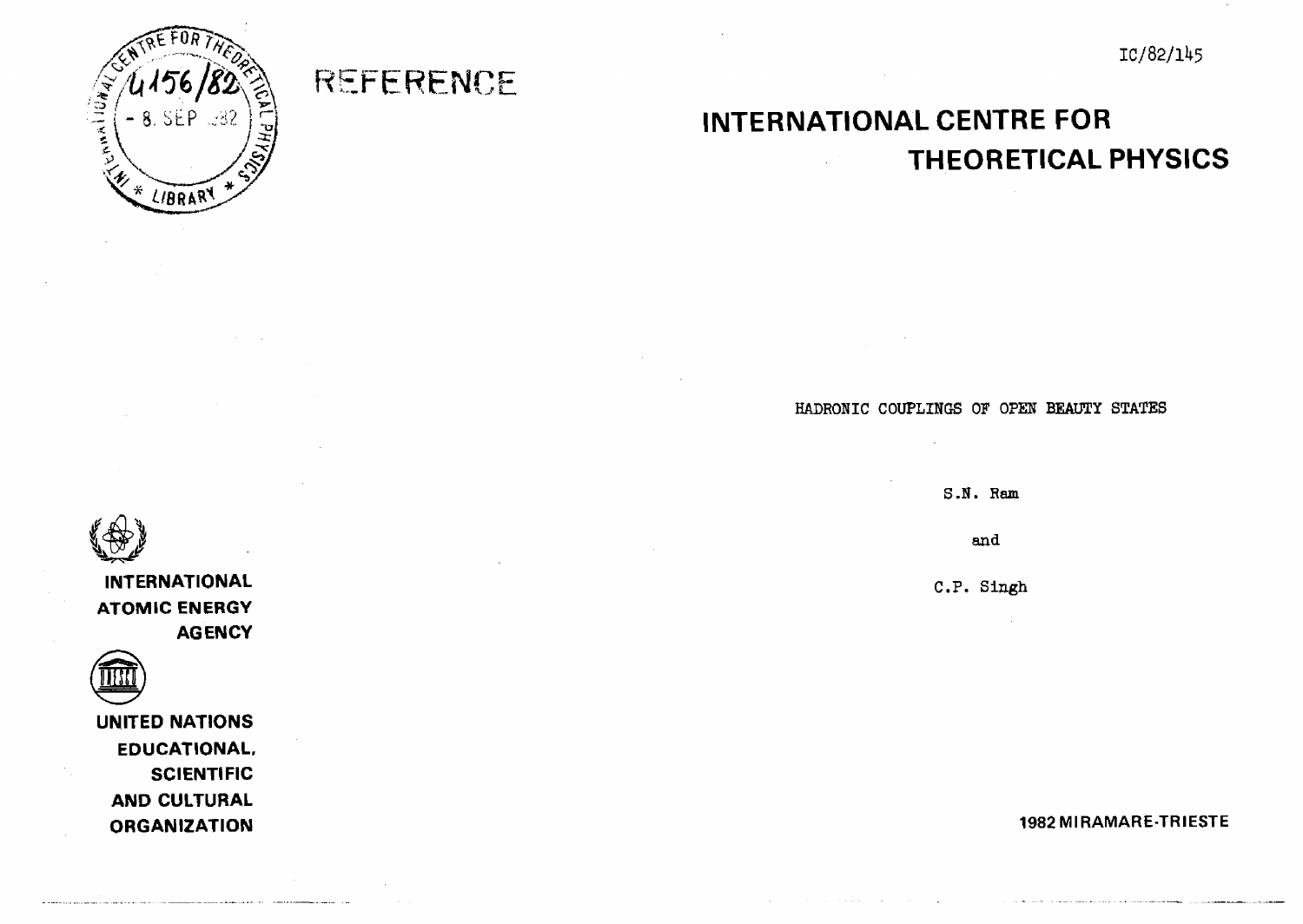<u>tion and the second second the second second second second second second second second second second second second</u>

不可靠的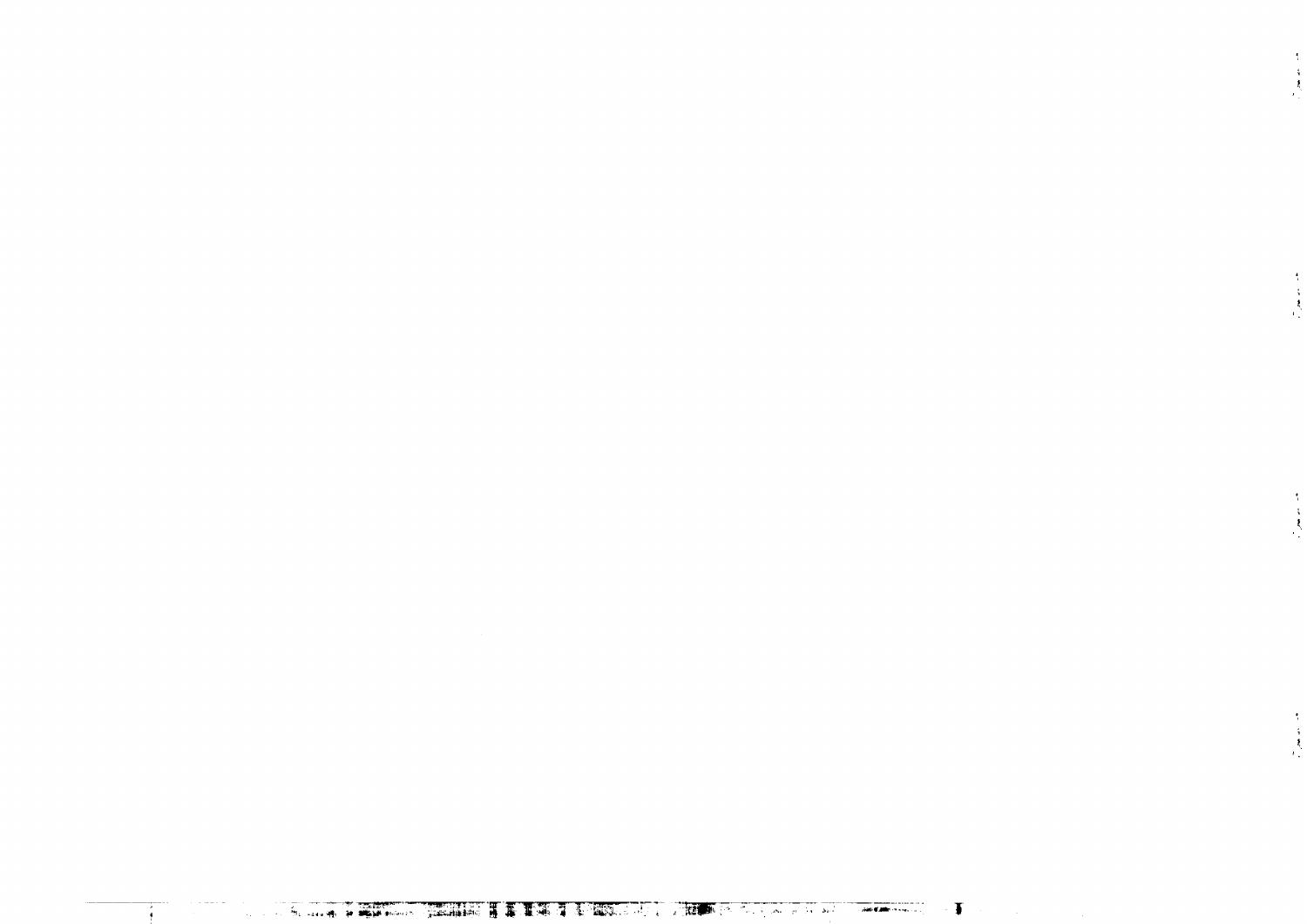#### IC/82/1U5

International Atomic Energy Agency and United nations Educational Scientific and Cultural Organisation

INTERNATIONAL CENTRE FOR THEORETICAL PHYSICS

HADRONIC COUPLINGS OF OPEN BEAUTY STATES \*

S.H. Ram Department of Physics, Banaras Hindu University, Varanasi, India,

and

C.P. Singh •• International Centre for Theoretical Physics, Trieste, Italy.

#### ABSTRACT

Strong interaction coupling parameters of particles with beauty quantum number are obtained using dispersion sum rules in various forms, e.g. current algebra sum rules, superconvergenee sum rules and finite energy sum rules etc. These sum rules lead to a set of algebraic relations among masses and coupling constants. We compare the hadronic couplings of beautiful particles as obtained from various techniques and discuss their implications on the ha&ronic production of these states.

### MIRAMAEE - TRIESTE August 1982

- \* Tg be submitted for publication.
- •\* Permanent address: Department of Physics, Banaras Hindu University, Varanasi 221005, India.

#### I. INTRODUCTION

Recent years, have witnessed, a great deal of activities in the study of hadrons due to exciting discoveries of charm and beauty quantum numbers. Consequently,' there has been an increase of the parameters required to describe the interaction properties of these states, e.g. coupling constants, form factors, etc. The main line of attack to the problem of finding a consistent scheme for understanding and predicting these quantities  $1$ , is based on quantum chromodynamics (QCD) which is the candidate theory for strong interactions. However, these attempts suffer from the lack, of proper understanding of non-perturbative effects. An alternative approach; which has so far played a central role in the strong Interaction physics, is based on the E matrix phenomenology. This approach has given us many calculational tools in the form of current algebra sum rules, superconvergence relations, . etc. Recently hadronic couplings of charmed particles have been calculated using these techniques by many authors  $2)+8$ . In this paper we want to use these techniques to calculate hadronic couplings of open beauty particles. This theoretical study of hadronic parameters of beautiful particles will throw considerable light on the dynamics of flavour symmetry breaking as well as on the hadronic production of these particles.

Recently we have used PCAC Adler's consistency conditions <sup>4</sup>), finite energy sum rules and superconvergence sum rules ''' to determine charmed productions in exclusive  $\pi$ p and pp interactions. Recently, Chung <u>et al</u>, <sup>9)</sup> particles coupling constants. We have further exploited these hadronic parameters to determine  $\begin{pmatrix} 7 \end{pmatrix}$  the suppression factors for the charmed particle have obtained experimental limits on  $D^*$  production in  $\bar{\mathbf{r}}$  interaction. We find that the experimental data support our findings. In this paper we shall make an extensive study of hadronic couplings of beautiful hadrons which have beauty ±1, charm and strangeness quantum numbers zero. The masses and spin parities used for these particles have recently been calculated by various authors  $10$ . These parameters are tabulated in Table I. Recently Bologna-CERN-Frascati (BCF) collaboration  $^{11}$ , 12) has reported the hadronic prodiction of beautiful baryons at  $\sqrt{s}$  = 63 GeV. However, the experimental data are still incomplete and ambiguous  $13$ . We hope that in the near future we will have sufficient reliable experimental information on open beauty states to test our theoretical calculations.

The plan of the paper is as follows. In Sec.II we discuss the use of PCAC Adler's constraints on the invariant amplitudes for various elastic and inelastic processes involving beautiful baryons. Uses of superconvergenee

 $-2-$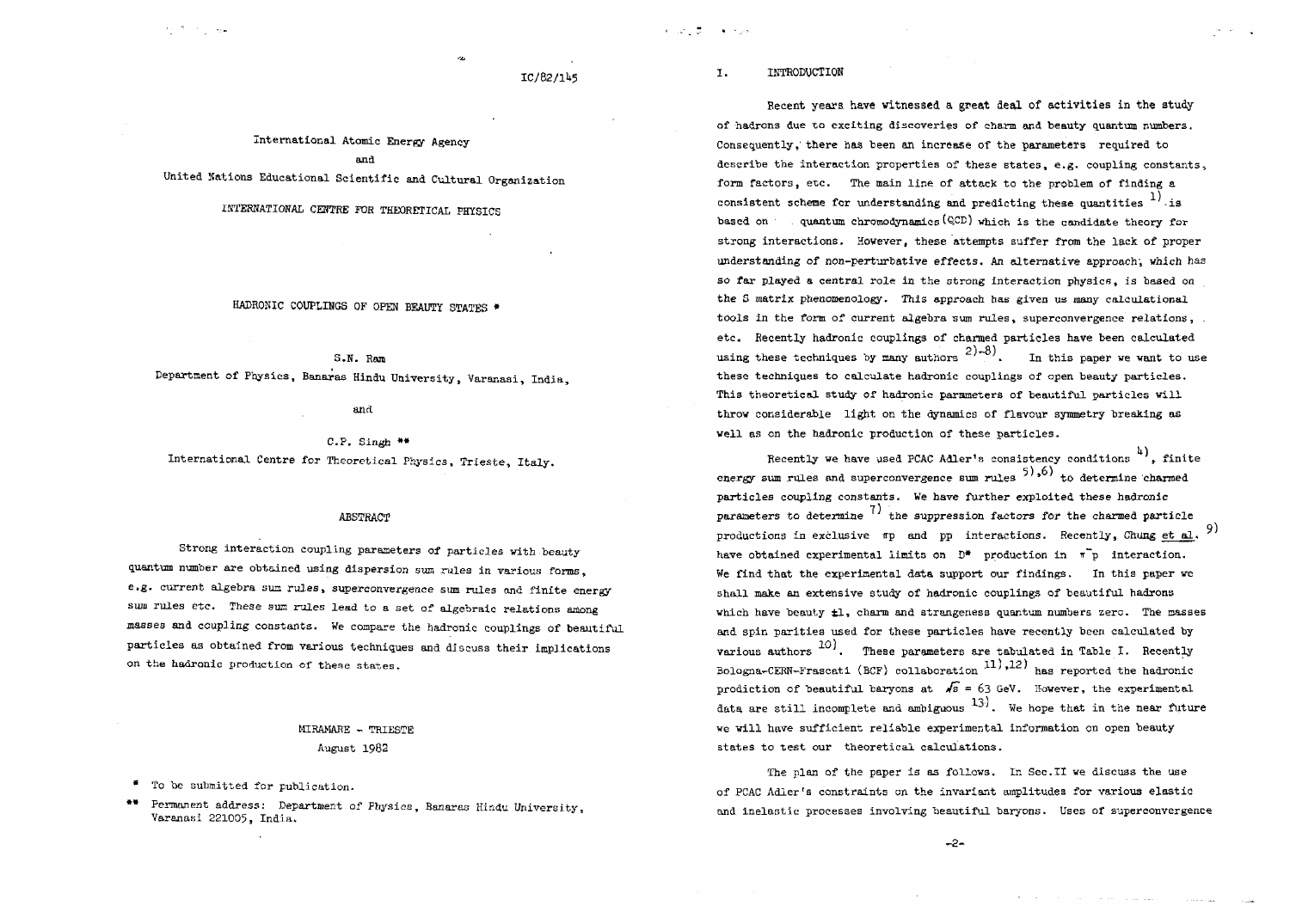sum rules and finite energy sum rules involving various amplitudes as well as their combinations have been given in Sec.III, In Sec.IV we summarize the implications of our results and list the conclusions.

### II, PCAC ADLER CONDITIONS

We consider the following elastic as well as inelastic processes involving pion and beautiful baryons:

$$
\pi + \Lambda_b \longrightarrow \pi + \Lambda_b \tag{1}
$$

$$
\pi + \Sigma_b \to \pi + \Sigma_b \tag{2}
$$

$$
\pi + \Lambda_b \rightarrow \pi + \Sigma_b \tag{3}
$$

$$
\pi + \Lambda_b \to \pi + \Sigma_b^{\mathbf{v}} \quad . \tag{4}
$$

The derivations of Adler's consistency conditions on the invariant amplitudes of these processes are straightforward and have been discussed elsewhere  $\binom{h}{k}$ . We get the following conditions:

$$
A^{\pi \Lambda_b} (\nu \neq 0, \nu_{\theta} = 0, \kappa^2 \neq 0) = 0
$$
 (5)

$$
A^{\pi\Sigma_{b}}(\nu_{z,o},\nu_{B^{z,o}},\kappa_{z,o}^{2})=\frac{4\,\vartheta_{\pi\Sigma_{b}\Sigma_{b}}^{2}}{m_{\Sigma_{b}}}\kappa_{\pi\Sigma_{b}\Sigma_{b}}^{(c)}
$$

$$
A^{\pi\Lambda_{b}\to\pi\Sigma_{b}}(\nu_{\pm o},\nu_{b\pm o},K_{\pm o}^{2})=\frac{3\pi\Lambda_{b}\Sigma_{b}K_{\pi\Lambda_{b}\Sigma_{b}}(0)}{m_{\Lambda_{b}+m_{\Sigma_{b}}}}(7)
$$

$$
Q_{2}^{\pi\Lambda_{b}\to\pi\Sigma_{b}^{*}}(\nu_{\pm o},\nu_{b\pm o},k_{\pm o}^{2})=0 \quad (8)
$$

**- 3 -**

where g is the coupling constant,  $K_{m,k}$  (0) is the pionic form factor of the vertex evaluated at  $K^2 = 0$  and

$$
v = -\frac{k_1(b_i + b_f)}{m_i + m_f}
$$

$$
v_{\beta} = \frac{k_1 q}{m_i + m_f}.
$$

We have decomposed the matrix element for meson baryon scattering  $M(K,m^{\dagger}_{\pi}) + B(p^{\dagger}_{\pi},m^{\dagger}_{\pi}) + M(q,m^{\dagger}_{\pi}) + B^*(p^{\dagger}_{\pi},m^{\dagger}_{\pi})$  into the invariant amplitudes as follows:

$$
T = -A + i \lambda \cdot K \cdot B \tag{9}
$$

for the processes  $(1)-(3)$  and

$$
T_{\alpha} = a_1 K_{\alpha} + a_2 A_{\alpha} + i \delta K (b_1 K_{\alpha} + b_2 A_{\alpha})
$$
 (10)

for the process  $(4)$ .

In the numerical evaluation of the consistency conditions, we use unsubtracted dispersicn relations for the invariant amplitude

$$
A(v,t) = \frac{1}{\pi} \int_{-\infty}^{\infty} \frac{f_m A(v,t)}{v'-v} dv'
$$
 (11)

and evaluate them by pole term contributions in s as well as u channels at fixed t =  $m_{\pi}^{2}$  (i.e.  $v_{B} = 0$ ). The usual procedure is to make a subtraction at threshold in writing the dispersion relation for the amplitude A. However, in the absence of experimental information for the processes  $(1)-(4)$ , we are unable to determine this subtraction constant. We have also shown that in the low-energy limits which we consider in evaluating the integral, our results do not change much even if we take the modified form for the dispersion relation based on the finite energy sum rule for the amplitude  $14$ .

 $-4-$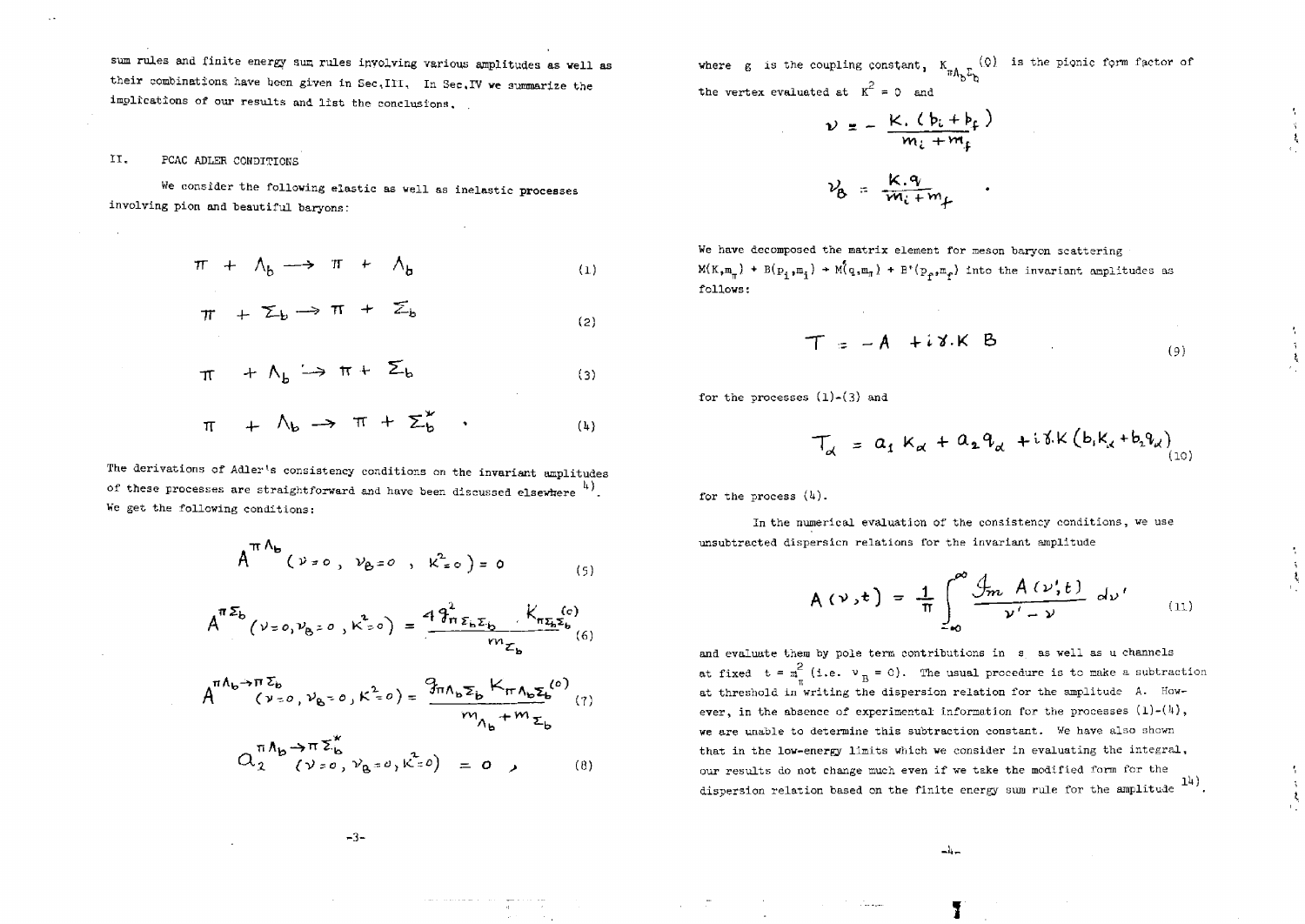Saturating the condition (5) with the help of known  $I = 1$  beautiful baryon states  $\overline{x}^*$  and  $\overline{x}^*$  in the narrow width approximation ve get

$$
1.4 \quad \boxed{\phantom{00000000}}_{\Sigma_b} - \boxed{\phantom{00000000}}_{\Sigma_b^*} = 0 \quad , \tag{12}
$$

where  $\Gamma_{\Gamma}$  and  $\Gamma_{\Gamma}$  are the widths of  $L_{\Gamma}$  and  $\bar{L}_{\Gamma}$  for the decay into  $\Lambda_{\Gamma} \pi$ channel, respectively. We can relate the widths of  $\overline{z}_{h}^{*}$  and  $\overline{Y}_{1}^{*}$  (1385) on lit) formation and vs cat $\frac{1}{N}$ formation and we get

$$
\Gamma_{\Sigma_{b}^{*}\to\Lambda_{b}^{\pi}}=0.89\Gamma_{\Upsilon_{1}^{*}\to\Lambda\pi}
$$
 (13)

Using the width for  $\chi_1^* + \Lambda \pi$  decay mode, we get the width for  $\bar{E}^*$  as follows:

$$
\Gamma_{\Sigma_{b}^{*}\rightarrow\Lambda_{b}\pi} = 27.6 \text{ MeV} \qquad (14)
$$

Now from (12) We can predict

$$
\Gamma_{\Sigma_b \to \Lambda_b \pi} = 19.8 \text{ MeV} \tag{15}
$$

The values of the corresponding coupling constants can he calculated and are given as

$$
\frac{q_{\pi\Lambda_b\Sigma_b}}{4\pi} = 275.7
$$
 (16)

$$
\frac{3^2 \pi \Lambda_b \Sigma_b^*}{4 \pi m_n^2} = 5.8 \tag{17}
$$

Similarly from the consistency conditions  $(6)-(8)$ , after the saturation of dispersion integral with the known low-lying beautiful haryon states, we get

790.4 
$$
β^2 \pi \Sigma_b \Sigma_b^* + 0.17 β^2 \pi \Lambda_b \Sigma_b = 0.68 β^2 \pi \Sigma_b \Sigma_b
$$
 (18)

$$
154.05 \frac{\partial}{\partial n} \Lambda_b z_b^* \frac{\partial}{\partial n} z_b z_b^* + -0.087 \frac{\partial}{\partial n} \Lambda_b z_b \frac{\partial}{\partial n} z_b z_b
$$
\n
$$
= 0.087 \frac{\partial}{\partial n} \Lambda_b z_b
$$
\n(19)

$$
0.623 \frac{7}{3} \pi \Sigma_b \Sigma_b^* \frac{7}{3} \pi \Lambda_b \Sigma_b - 1.99 \frac{7}{3} \pi \Sigma_b^* \Sigma_b^* \frac{7}{3} \pi \Lambda_b \Sigma_b^* \tag{20}
$$

From these equations, we can find the values of remaining coupling constants  $\sim 10$ 

$$
\frac{q_{\pi\lambda_b}^2 \Sigma_b}{4\pi} = 275.6 , \qquad \frac{q_{\pi\Sigma_b \Sigma_b}^2}{4\pi} = 96.4 ,
$$
\n
$$
\frac{q_{\pi\Sigma_b \Sigma_b}^2}{4\pi \omega_{\pi}^2} = 1.15 , \qquad \frac{q_{\pi\Sigma_b \Sigma_b}^2}{4\pi} = 5.4 . \qquad (21)
$$

#### III. SUPERCONVERGENCE SUM RULES

ា

Let us consider the following processes involving pion and beautiful baryons;

$$
\pi^+ + \Sigma_b^- \rightarrow \pi^- + \Sigma_b^+ \tag{22}
$$

$$
\pi^+ + \Sigma_b^- \rightarrow \pi^- + \Sigma_b^{*+} \tag{23}
$$

$$
\pi + \Lambda_b \rightarrow \pi + \Lambda_b \tag{24}
$$

$$
\pi + \Lambda_b \rightarrow \pi + \Sigma_b^{\star} \qquad (25)
$$

 $\mathcal{L}_{\infty}$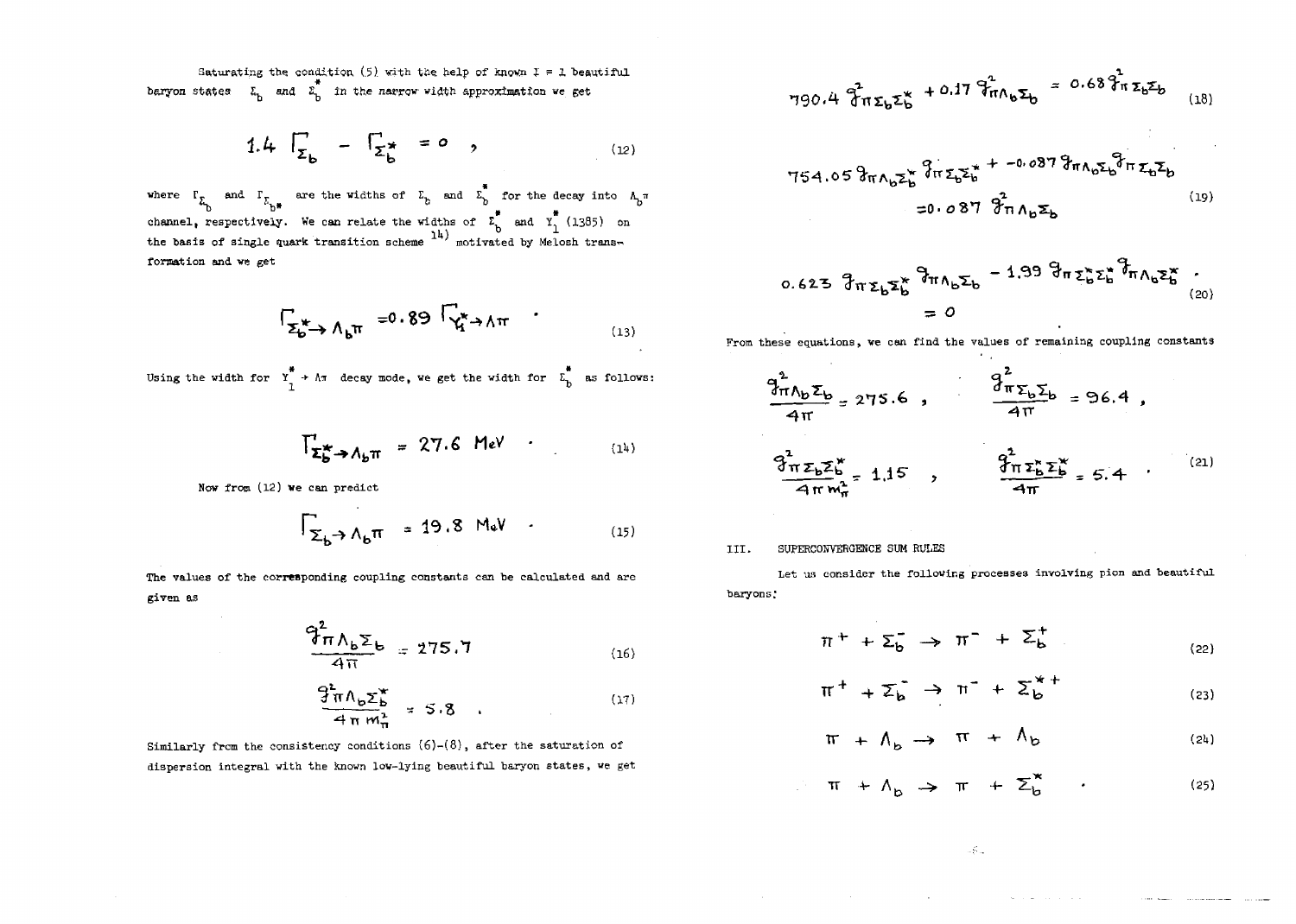These processes are similar to the processes considered in the charmed baryon case  $5$ ). Therefore, corresponding superconvergence sum rules can be written as follows;

$$
\int_{-\infty}^{\infty} \mathfrak{R} \mathfrak{R}^{\mathrm{I}_{t} z/2} \left(\nu, 0\right) d\nu = 0
$$
 (26)

for the process (22). And

$$
\int_{-a}^{\infty} 9m \alpha_2^{I_t=2} (\nu, o) d\nu = 0
$$
 (27)

$$
\int_{-\infty}^{\infty} 9m \, b_1^{\frac{\Gamma_c}{\Gamma}z} \left(\nu, c\right) \, d\nu = o \tag{28}
$$

for the process (23). Similarly we deduce

$$
\int_{-\infty}^{\infty} 9\pi \, B(x,0) \, dx = 0
$$
 (29)

for  $(24)$ , and finally for the process  $(25)$ 

$$
\int_{-\infty}^{\infty} 9m \, b_2^{\Gamma_{\xi}=1} (\nu, o) \, d\nu = 0 \qquad (30)
$$

and a significant

After saturating these sum rules with the beautiful baryons listed in Table I and using the value of  $g^2_{\pi \Lambda_n \Sigma_n^* / l_\pi} \frac{1}{\Psi_n}$  5.8 from (17), we get the following values of the coupling constants

$$
\frac{q_{\pi\Lambda_b}^2 \bar{z}_b}{4\pi} = 242.7, \qquad \frac{q_{\pi\Sigma_b \Sigma_b}^2}{4\pi} = 124.5, \qquad \frac{q_{\pi\Sigma_b \Sigma_b}^2}{4\pi} = 124.5, \qquad \frac{q_{\pi\Sigma_b \Sigma_b}^2}{4\pi} = 0.82, \qquad \frac{q_{\pi\Sigma_b \Sigma_b}^2}{4\pi} = 93.2, \qquad \frac{q_{\pi\Sigma_b \Sigma_b}^2}{4\pi} = 0.46 \tag{31}
$$

These values can be compared with the values given in Eq.(21) obtained from FCAC conditions! We find that all the values of the coupling constants agree within 20% except for the value of  $g_{m\underline{r}^*_{m\underline{r}^*_{m}}}^2$ . This difference we obtained 5)<br>in the charmed baryon case as well. in the charmed baryon case as well.

Similarly, constructing the superconvergent combination from the invariant amplitudes for the processes  $\pi N + \pi N$ , KN  $\rightarrow$  KN, BN  $\rightarrow$  BN,  $\pi\pi \rightarrow \pi\pi$ ,  $\pi$ D +  $\pi$ D and  $\pi$ B +  $\pi$ B, we find  $\stackrel{6}{\sim}$  the following superconvergence sum rules:

$$
\int_{-\infty}^{\rho} \mathfrak{f}_{m} \left( B_{\pi N}^{\rho} A_{\text{BN}}^{\rho} - A_{\pi N}^{\rho} B_{\text{BN}}^{\rho} \right) d\nu = \sigma, \tag{32}
$$

$$
\int_{-\infty}^{\infty} J_{\mathsf{m}}(B_{\mathsf{kn}}^{\rho} A_{\mathsf{en}}^{\rho} - A_{\mathsf{kn}}^{\rho} B_{\mathsf{en}}^{\rho}) d\nu = 0, \quad (33)
$$

$$
\int_{-\infty}^{\infty} \vartheta_{m} \left[ \left( M_{\pi\pi}^{\rho} B_{\beta N}^{\rho} \right) - \left( M_{\pi\beta}^{\rho} B_{\pi N}^{\rho} \right) \right] d\nu_{0,34}
$$

$$
\int_{-\infty}^{\infty} 9_{\mathsf{m}} \left( N_{\mathfrak{m}\beta}^{\rho} - N_{\mathfrak{m}\beta}^{\rho} \right) dv = 0 , \qquad (35)
$$

In order to saturate sum rules obtained above, we retain the contributions from the low-lying states only in s as well as u channels. For example, we use N and  $\Delta$  states  $\pi N \to \pi K$ ;  $\Lambda_{\mu}$ ,  $\Sigma_{\mu}$ ,  $\Sigma_{\mu}$  for BN BN; A,  $\Sigma_{\nu}$  Y<sub>1</sub> for KN  $\rightarrow$  KN,  $\rho$  for  $\pi\pi$   $\rightarrow$   $\pi\pi$ , D\* for  $\pi$ D  $\rightarrow$   $\pi$ D and B , B for  $\pi$ B  $\rightarrow$   $\pi$ B. We further use  $\Gamma_{R^{3\#}}$   $\rightarrow$   $_{RH}$  = 93 KeV [Ref.16],  $g^{2}_{\pi\pi\pi\theta^*/h\pi}$  = 0.4 [Ref.6],  $g^{2}_{0\pi\pi^*/h\pi}$  = 2.9,  $\varepsilon_{\text{KN}}^2 \lambda / \mu \pi = 10$ ,  $\varepsilon_{\text{KN}}^2 \Sigma / \mu \pi = 3$ ,  $\varepsilon_{\text{KNY}_1^*/\mu \pi}^2$   $m_\text{X}^2 = 6.03$ ,  $\varepsilon_{\text{TNN}/\mu \pi}^2 = 14.6$  and  $\frac{m}{m}\frac{2}{\pi}$  = 18. We finally get the following values of the coupling constants:

$$
\frac{q^{2}}{4\pi} = 2.43 , \qquad \frac{q^{2}}{4\pi} = 1517.8 ,
$$
\n
$$
\frac{q^{2}}{4\pi} = 1172.7 , \qquad \frac{q^{2}}{4\pi} = 32.4 . (36)
$$

 $-8-$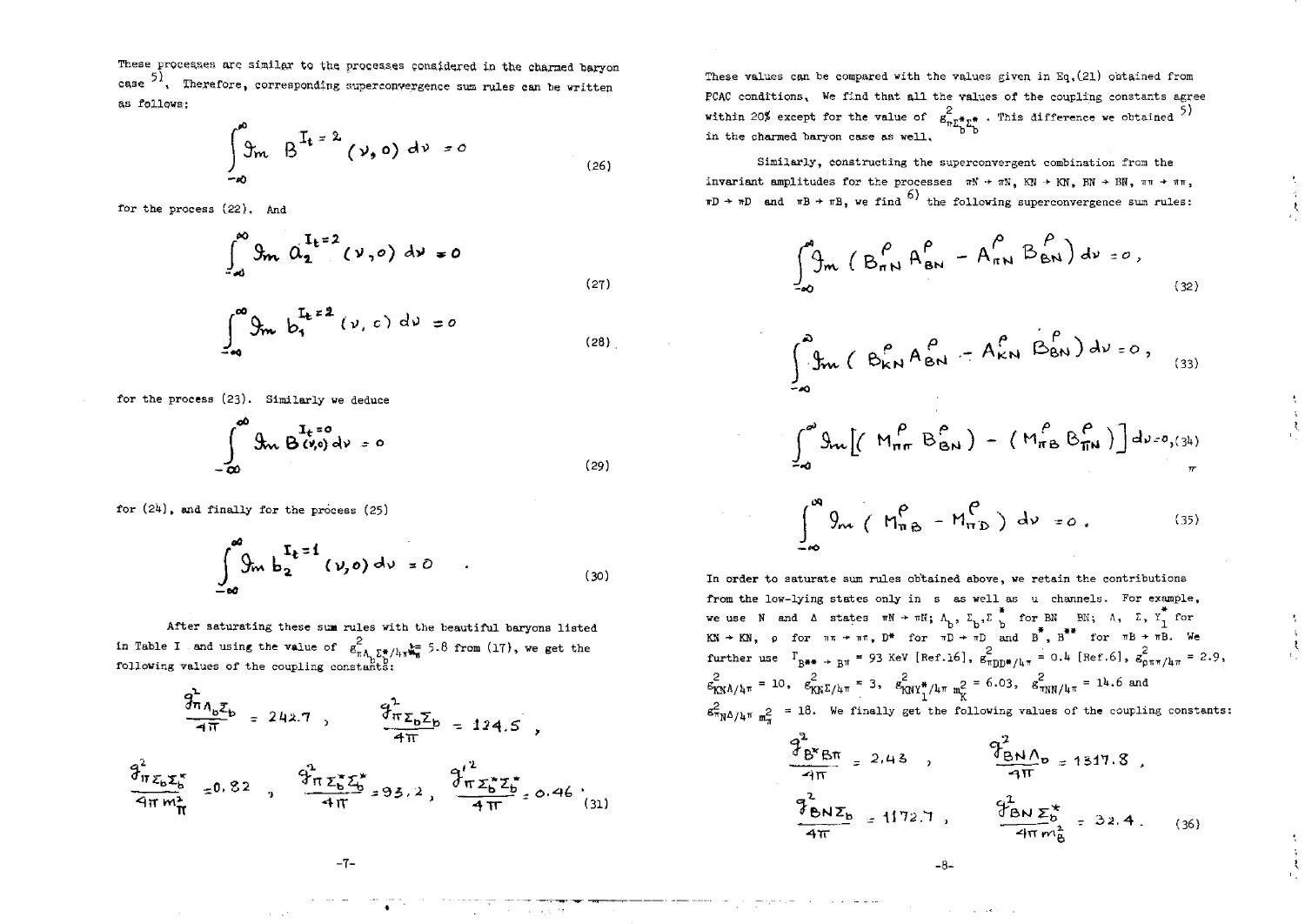IV. CONCLUSIONS REFERENCES

We find that the values of the coupling constants for the beautiful particles are much larger than the corresponding values for the charmed and strange particles. It emphasises the role of SU(5) flavour symmetry breaking. As the masses of the particles become larger, their coupling strengths also increase. It should be mentioned that we have nowhere considered SU(5) flavour symmetry in our calculations. **But** in our calculations, we are relating the symmetry breaking of particle couplings to the known symmetry breaking in particle masses because we are getting algebraic relations in masses and coupling constants after saturating the sum rules. We hope that this Increased value of the coupling **for** the beautiful baryons will play a dominant role in increasing the production cross-sections for these particles. We hope that in the near future, sufficient experimental data will become available to test these predictions.

In conclusion, superconvergence and current algebra sum rules give a significant tool to calculate hadronic coupling strengths involving particles and resonances. Although these sum rules are of great theoretical interest, it is difficult to give any convincing saturation scheme  $14$ ) for them. However, the saturation scheme employed here, has been found to be successful in the past in predicting many coupling constants. Moreover, lack of experimental information on beautifulbaryon speetroscopy prompts us to stick to the saturation by low-lying states only. We hope that the values of these coupling constants obtained here will help us in drawing a dynamical scheme for the breaking mechanism of flavour symmetry.

#### ACKHOWLEDGMEHTS

One of the authors  $(C.P.$  Singh) would like to thank Professor Abdus Salam, the International Atomic Energy Agency and UNESCO for hospitality at the International Centre for Theoretical Physics, Trieste.

- 1) L.J, Reinders, S. Yazaki and H.R, Rubinstein, Phys. Letters 104B, 305 (1981).
- 2). R.L. Thews, Phys. Rev. D17, 255 (1978).
- 3) A. Lahiri and V.P. Gautam, Phys. Rev. D23, 2758 (1981).
- 4) R. Prasad and C.P. Singh, Phys. Rev. D20, 256 (1979).
- 5) R. Prasad and C.P. Singh, Phys. Rev. D21, 836 (1980).
- 6) R. Prasad and C.P. Singh, Phys. Rev. D21, 3259 (1980).
- 7) R. Prasad and C.P. Singh, Phys. Rev. 26, 709 (1982).
- 8) M. Suzuki, Phys. Letters 66B, 57 (1977).
- 9) S.U. Chung et al. BNL preprint 30437 (1981).
- 10) M. Caroli, S. Gentile and R. Mignani, Nuovo Cimento Letters 29\_, 92 (1980)j G. Dattoli, R. Mignani and D. Prosperi, Nuovo Cimento Letters 21, 252 (19S0); A. Martin, Phys. Letters 103B, 97 (l98l).
- 11) M. Basile et al. Nuovo Cimento Letters 31., 97 (l9@l); Nuovo Cimento 65A, 391 (1981); Nuovo Cimento 65A, 408 (1981).
- 12) A. Ziehichi, CERN-EP/82-30, Talk given at EPS Int. Conf. on High Energy Physics, Lisbon (l98l).
- 13) D. Drijard et al. CERN/EP 82-31.
- *ll)* R. Prasad and C.P. Singh.J. Phys. G *]\_,* 19 (l98l).
- 15) B.W. Lee, C. Quigg and J.L.Rosner, Phys. Rev. D15, 157 (1977).
- 16) K. Hikash and K. Igi, Phys. Rev. D23, 2027 (1981).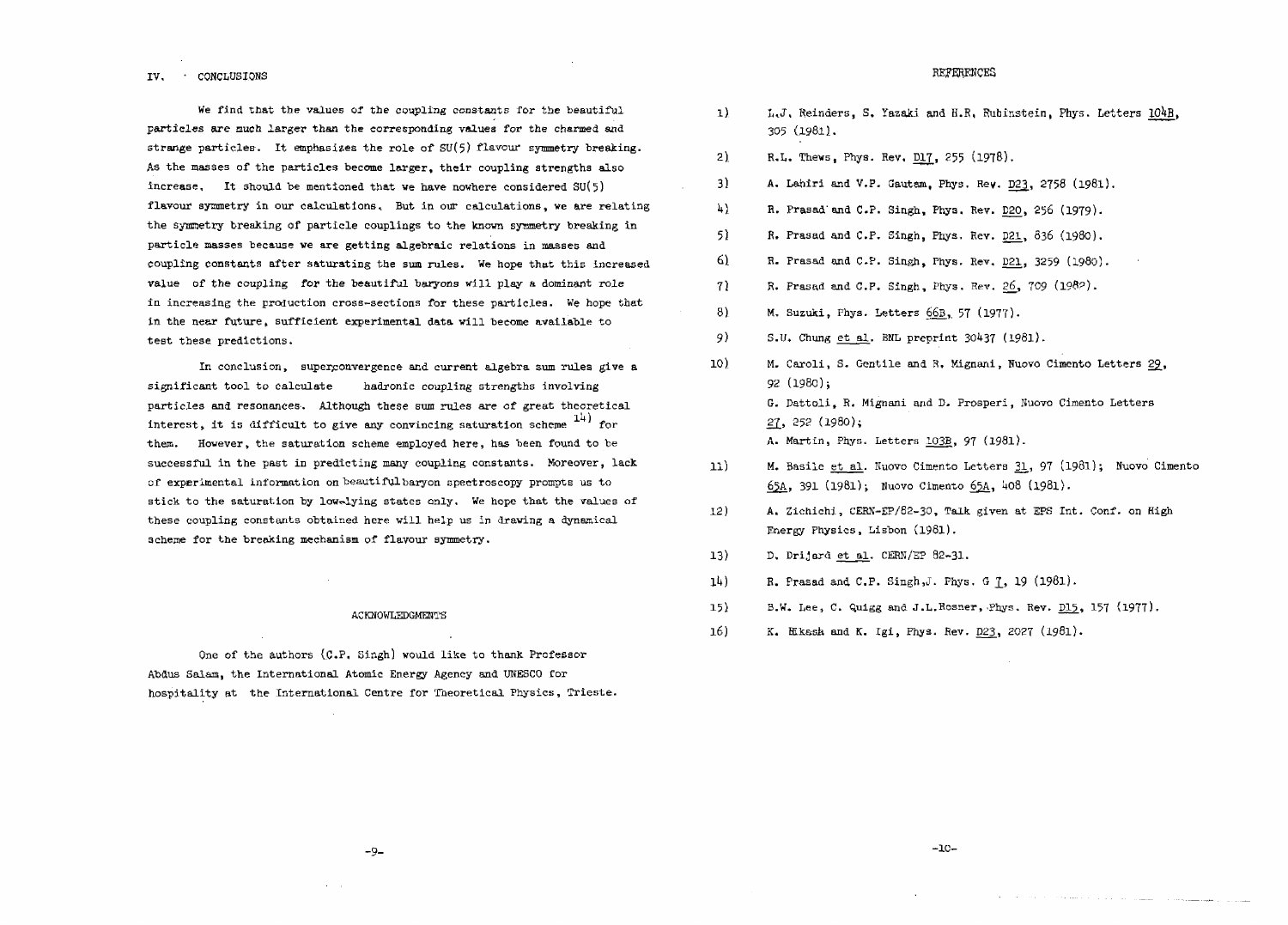|                      |                 |               |          |                               | CURRENT ICTP PUBLICATIONS AND INTERNAL REPORTS |                    |                         |                                   |                                                                                                                                                                                |                      |  |  |  |
|----------------------|-----------------|---------------|----------|-------------------------------|------------------------------------------------|--------------------|-------------------------|-----------------------------------|--------------------------------------------------------------------------------------------------------------------------------------------------------------------------------|----------------------|--|--|--|
|                      |                 |               |          |                               |                                                |                    |                         | IC/82/23<br>INT.REP.*             | SUN KUN OH - Mass splitting between $B^+$ and $B^0$ mesons.                                                                                                                    |                      |  |  |  |
|                      |                 |               |          | Table I                       |                                                |                    |                         | IC/82/24<br>INT.REP.*             | A. BREZINI - Self-consistent study of localization near band edges.                                                                                                            |                      |  |  |  |
|                      |                 |               |          |                               |                                                |                    |                         | IC/82/25<br>INT.REP."             | C. PANAGIOTAKOPOUBOS - Dirac monopoles and non-Abelian gauge theories.                                                                                                         |                      |  |  |  |
| Particles            |                 | T.            | Charm    | Strangeness                   | Beauty                                         | Mass<br>$(c_{eV})$ | Strong<br>decay<br>mode | IC/82/26                          | CAO CHANG-qi and DING XING-fu - Intermediate symmetry<br>$SU(4)_{RC}$ × $SU(2)_{L}$ × $U(1)_{Y}$ and the SU(N) unification series.                                             |                      |  |  |  |
|                      |                 |               |          |                               |                                                |                    |                         | IC/82/27                          | H.B. GHASSIB and S. CHATTERJEE - "He-impurity effects on normal liquid<br>$3$ He at low temperatures - I: Preliminary ideas and calculations.                                  |                      |  |  |  |
| в                    | ್               | $\frac{1}{2}$ | $\circ$  | $\circ$                       | ı                                              | 5.28               |                         | IC/82/28                          | C. PANAGIOTAKOPOULOS, ABDUS SALAM and J. STRATHDEE - Supersymmetric<br>local field theory of monopoles.                                                                        |                      |  |  |  |
| B.                   | $1^-$           | $\frac{1}{2}$ | 0        | ٥                             | $\mathbf{I}$                                   | 5.36               |                         | IC/82/29<br>INT.REP.*             | G.A. CHRISTOS - Concerning the proofs of spontaneous chiral symmetry<br>breaking in QCD from the effective Lagrangian point of view.                                           |                      |  |  |  |
| $B_{\text{H}}$ $\mu$ | $\mathbf{2}$    | $\frac{1}{2}$ | $\circ$  | 0                             | ı                                              | 5.55               | Βт                      | 1C/82/30<br>INT.REP.              | M.I. YOUSEF - Diffraction model analyses of polarized <sup>6</sup> Li elastic<br>scattering.                                                                                   |                      |  |  |  |
|                      |                 | $\Omega$      | $\Omega$ | 0                             | -1                                             | 5.625              |                         | IC/82/31                          | L. MIZRACHI - Electric-magnetic duality in non-Abelian gauge theories.                                                                                                         |                      |  |  |  |
|                      | $\frac{1}{2}$   | O             | $\circ$  | o                             | $-1$                                           | 5.846              | $\Lambda_{\rm h}$       | IC/82/32<br>INT.REP.*             | W. MECKLENBURG - Hierarchial spontaneous compactification.                                                                                                                     |                      |  |  |  |
|                      | $\frac{3}{2}^+$ | o             | $\circ$  | 0                             | $-1$                                           | 5,869              | $\Lambda_{\rm B}$ $\pi$ | IC/82/33                          | C. PANAGIOTAKOPOULOS - Infinity subtraction in a quantum field theory<br>of charges and monopoles.                                                                             |                      |  |  |  |
|                      |                 |               |          |                               |                                                |                    |                         | IC/82/34<br>INT.REP. <sup>*</sup> | M.W. KALINOWSKI, M. SEWERYNSKI and L. SZYMANOWSKI - On the F equation.                                                                                                         |                      |  |  |  |
|                      |                 |               |          |                               |                                                |                    |                         | IC/82/35<br>INT.REP. <sup>*</sup> | H.C. LEE, LI BING-AN, SHEN QI-XING, ZHANG MEI-MAN and YU HONG -<br>Electroweak interference effects in the high energy $e^+ + e^- \rightarrow e^+ + e^-$<br>+ hadrons process. |                      |  |  |  |
|                      |                 |               |          |                               |                                                |                    |                         | IC/82/36                          | $G*A*$ CHRISTOS - Some aspects of the U(1) problem and the pseudoscalar<br>mass spectrum.                                                                                      |                      |  |  |  |
|                      |                 |               |          |                               |                                                |                    |                         | IC/82/37                          | C. MUKKU - Gauge theories in hot environments: Fermion contributions<br>to one-loop.                                                                                           |                      |  |  |  |
|                      |                 |               |          |                               |                                                |                    |                         | IC/82/38<br>INT REP.*             | W. KOTARSKI and A. KOWALEWSKI - Optimal control of distributed parameter<br>system with incomplete information about the initial condition.                                    |                      |  |  |  |
|                      |                 |               |          |                               |                                                |                    |                         | IC/82/39<br>INT.REP.*             | M.I. YOUSEF - Diffraction model analysis of polarized triton and <sup>5</sup> He<br>elastic scattering.                                                                        |                      |  |  |  |
|                      |                 |               |          |                               |                                                |                    |                         | IC/82/40<br>INT.REP.*             | S. SELZER and N. MAJLIS - Effects of surface exchange anisotropy<br>in Heisenberg ferromagnetic insulators.<br>بهائبان                                                         | $\mathcal{F}_\infty$ |  |  |  |
|                      |                 |               |          |                               |                                                |                    |                         | IC/82/41<br>INT.REP."             | H.R. HAROON - Subcritical assemblies, use and their feasibility<br>assessment.                                                                                                 |                      |  |  |  |
|                      |                 |               |          |                               |                                                |                    |                         | IC/82/42                          | W. ANDREONI and M.P. TOSI - Why is AgBr not a superionic conductor?                                                                                                            |                      |  |  |  |
|                      |                 |               |          | $-11-$                        |                                                |                    |                         | I-34100 TRIESTE, ITALY.           | THESE PREPRINTS ARE AVAILABLE FROM THE PUBLICATIONS OFFICE, ICTP, P.O. BOX 586,                                                                                                |                      |  |  |  |
|                      |                 |               |          | Collection and antique to the | المقرطة الألامية للاستهار                      |                    |                         | <b>The Contract</b>               | <b>Contractor</b> Contractor<br>$\mathcal{F}^{\mathcal{A}}(\mathcal{F})$ . The same                                                                                            |                      |  |  |  |

 $\sim$ 

 $\label{eq:2} \begin{split} \mathcal{L}_{\text{max}}(\mathbf{r}) & = \frac{1}{2} \sum_{i=1}^{N} \mathcal{L}_{\text{max}}(\mathbf{r}) \\ & = \frac{1}{2} \sum_{i=1}^{N} \mathcal{L}_{\text{max}}(\mathbf{r}) \\ & = \frac{1}{2} \sum_{i=1}^{N} \mathcal{L}_{\text{max}}(\mathbf{r}) \\ & = \frac{1}{2} \sum_{i=1}^{N} \mathcal{L}_{\text{max}}(\mathbf{r}) \\ & = \frac{1}{2} \sum_{i=1}^{N} \mathcal{L}_{\text{max}}(\mathbf{r}) \\ & = \frac{1$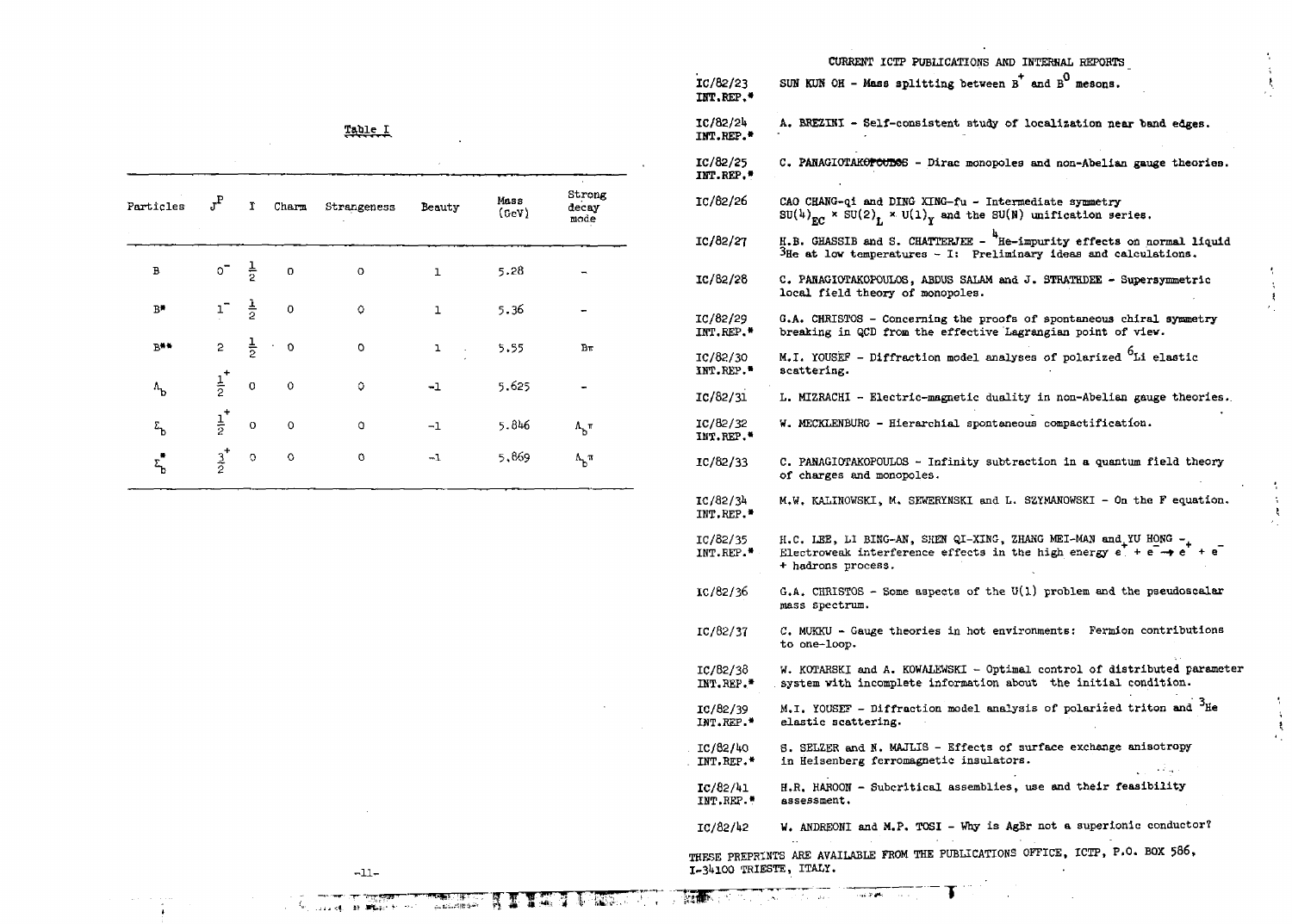| <b>TC/82/43 ' N.S. CRAIGIE and J. STERN - What can we learn from sum rules for vertex</b> |  |                   |  |  |  |  |  |  |
|-------------------------------------------------------------------------------------------|--|-------------------|--|--|--|--|--|--|
|                                                                                           |  | functions in CCD. |  |  |  |  |  |  |

IC/82/44 ERNEST C. NJAU - Distortions in power spectra of digitised signals -  $\overline{\mu}$ :<br>INT.REP.<sup>\*</sup> General formulations. General formulations.

IC/82A5 IHT.REP.\* ERNEST C. NJAU - Distortions in power spectra of digitised signals - II: Suggested solution.

ic/82/i»6 INT.REP.\* E.R. DALAFI - A critique of nuclear 'behaviour at high angular momentum.

IC/82/UT U.S. CRAIGIE and P. RATCLIFFE - Higher power QCD mechanisms for large p\_ strange or charmed taryon production in polarized proton-proton collisions.

 $IC/82/48$ INT.HEP.\* B.H. BULKA - Electron density of states in a one-aimenslonal distorted system with impurities: Coherent potential approximation.

IC/82/U9 **1ST.**HEP.\* J. GORECKI - On the resistivity of metal-tellurium alloys for low concentrations of tellurium.

P.S. CHEE - On the extension of  $F$ -functions in polydiscs. IC/82/51 INT.REP.\*  $\sim$ 

 $IC/82/53$  S. YOKSAN - Critical temperature of two-band superconductors containing INT.REP.<sup>\*</sup> Kondo impurities. Kondo impurities.

 $IC/82/54$  M. OZER - More on generalized gauge hierarchies.

 $\sim$ 

- IC/82/55 N.S. CRAIGIE and P. RATCLIFFE A simple method for isolating order  $\alpha_{\rm g}$ and  $\alpha_{\rm c}^2$  corrections from polarized deep-inelastic scattering data.
- IC/82/56 C, PAHAGIOTAKOPOULOS Renormalization of the QEMD of a dyon field.
- $IC/82/57$  J.A. MAGPANTAY Towards an effective bilocal theory from QCD in a  $INT.REF.*$  background. background.

IC/82/58 S. CHAKHABAETI - On stability domain of stationary solitons in a manycharge field model with non-Abelian internal symmetry.

IC/82/59 J.K. ABOAYE and D.S. PAYIDA - High temperature internal friction in pure 1ST.REP.\* aluminium.

- $IC/82/60$  Y. FUJIMOTO and ZHAO ZHIYONG  $N-\overline{N}$  oscillation in SO(10) and SU(6) supersymmetric grand unified models.
- IC/82/61 J. GORECEa and J. POPIELAWSKI On the application of the long mean free path approximation to the theory of electron transport properties in liquid noble metals.
- IC/82/62 I.M. REDA, J. KAFNEH, P. PONGRATZ, A. WAGENDRISTEL, H. BANGERT and P.K. BHAT - Amorphous Cu-Ag films with high stability.

IC/PD/82/I PHYSICS AHD DEVELOPMENT (Winter College on Nuclear Physios and Reactors, IHT.REP. 25 January - 19 March 1932).

IC/82/50 S. RANDJBAR-DAEMI and R. PEHCACCI - Spontaneous compactification of a (4+d)-dimensional Kaluza-Klein theory into  $M<sub>h</sub> \times G/H$  for arbitrary G and H.